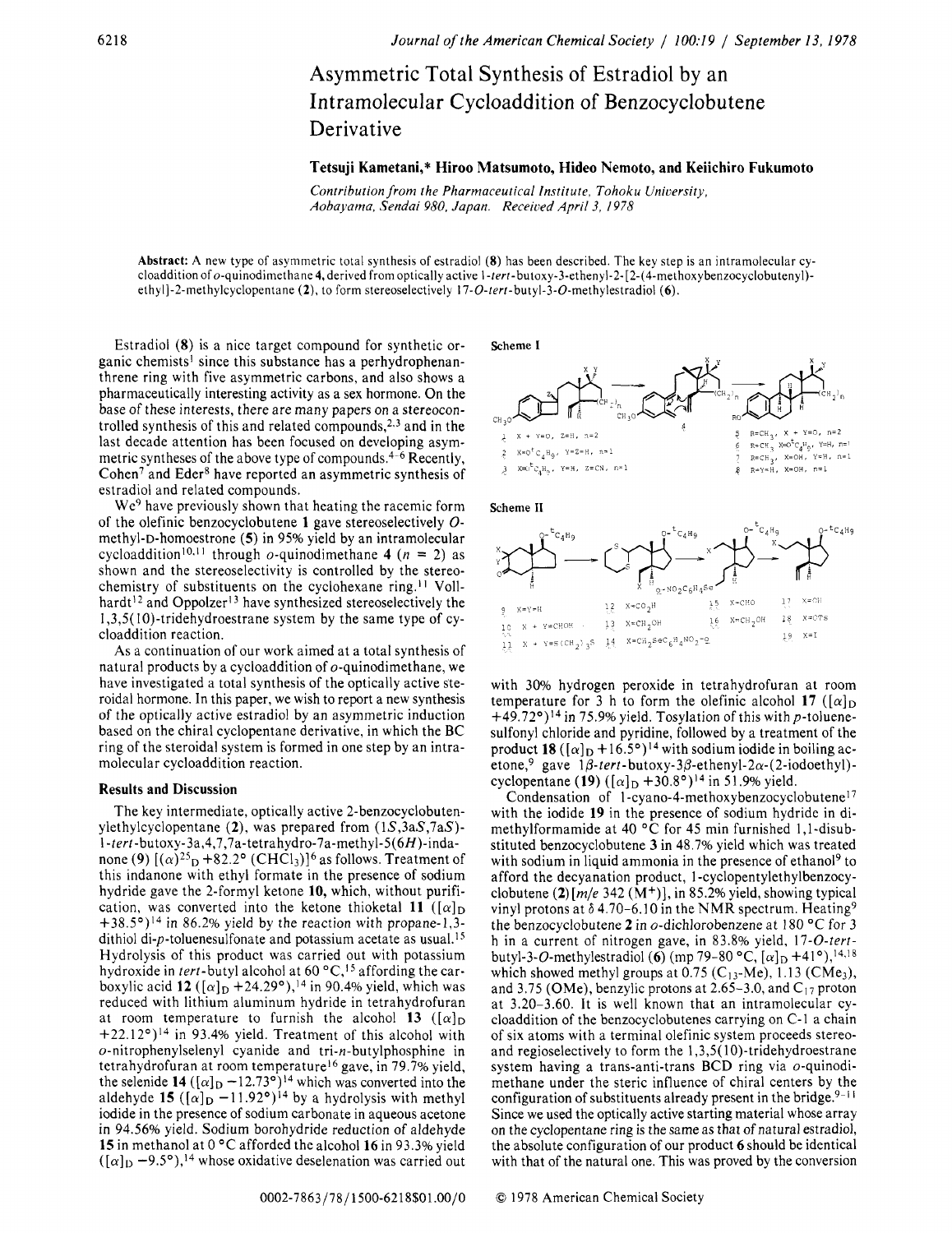of our product into 3-0-methylestradiol **(7)** and estradiol **(8)**  as follows. Thus, treatment of *6* with 5 N hydrochloric acid in dioxane under reflux for 7 h afforded 3-0-methylestradiol **(7),**  mp 96-98  $^{\circ}$ C (lit.<sup>19</sup> mp 98  $^{\circ}$ C), in 84% yield, which is identical with the authentic sample, prepared from natural estradiol by the known method,<sup>19</sup> in all aspects except the value of optical rotation  $([\alpha]_D + 69.24^{\circ})$ .<sup>14</sup> This indicated the optical purity of our product to be 96.8%, Le., *1:d* = 98.4:1.6. Finally, demethylation of 3-0-methylestradiol **(7)** with pyridine hydrochloride at 210 "C for 0.5 h gave, in 80.9% yield, estradiol **(8),**  mp 178-179 °C, not differentiated from natural estradiol in **1R** (KBr) and NMR spectra. Thus, we have accomplished an asymmetric total synthesis of estradiol.

Our synthetic method described above provides a general route for an asymmetric synthesis of a wide range of steroidal substances.

## **Experimental Section**

**General.** All melting points are uncorrected. Infrared (IR) spectra were recorded on a Hitachi EPI-3 spectrophotometer. Nuclear magnetic resonance (NMR) spectra were measured on a JEOL JNM-PMX-60 spectrometer. Chemical shifts are reported as  $\delta$  values relative to internal tetramethylsilane (Me4Si). Mass spectra were taken on a Hitachi RMU-7 spectrometer. All optical rotations were obtained on a JASCO-PIP-SL polarimeter at 20 °C using a 1-dm cell in chloroform.

**(+)-(I S,3aS,7aS)-l-fert-Butoxy-3a,4,7,7a-tetrahydro-[6,6-(propane-1,3-dithio)]-7a-rnethyl-5-indanone (1 1).** To a solution of 2.91 g (I 3 mmol) of (+)-( **IS,3aS,7aS)-l-tert-butoxy-3a,4,7,7a-tetrahy**dro-7a-methyl-5( $6H$ )-indanone (9)<sup>6</sup> and 0.36 g (15 mmol) of sodium hydride in 50 mL of anhydrous benzene was added a solution of 0.962 g (13 mmol) of ethyl formate in 10 mL of anhydrous benzene at room temperature, After the solution was stirred at room temperature for 6 h, 50 mL of  $H_2O$  was added. The resulting aqueous layer was acidified with  $10\%$  H<sub>2</sub>SO<sub>4</sub> and extracted four times with 50-mL portions of ether. The combined organic extracts were washed with saturated NaCl solution and were dried over anhydrous sodium sulfate. After removal of the solvent, 3.2 g of crude formyl derivative **10**  was obtained and used for the next reaction without further purification. Thus, a solution of 3.2 g of crude **10,** 15 g (36 mmol) of propane-I ,3-dithiol di-p-toluenesulfonate, and 42 g (428 mmol) of potassium acetate in I50 mL of absolute ethanol was refluxed for 21 h. After removal of the solvent, 50 mL of  $H<sub>2</sub>O$  was added and extracted three times with 50-mL portions of ether. The combined organic extracts were washed with saturated NaCl solution and dried over anhydrous sodium sulfate. Evaporation of the solvent afforded 16 g of crude product, which was chromatographed on 100 g of silica gel using benzene-hexane  $(3:1)$  for elution to give, after recrystallization from ethanol, 4.26 g (86.23%) of thioketal ketone **11** as colorless needles: (CDCl<sub>3</sub>)  $\delta$  0.90 (3 H, s, CH<sub>3</sub>), 1.13 (9 H, s, OC(CH<sub>3</sub>)<sub>3</sub>); mass *m*/e 328 mp 111-113 °C,  $[\alpha]_D$  +38.5° (c 1); IR (CHCl<sub>3</sub>) 1690 cm<sup>-1</sup>; NMR  $(M^{+})$ 

Anal.  $(C_1$ 7H<sub>28</sub>O<sub>2</sub>S<sub>2</sub>) C, H.

(+)-( **1 S,2S,3S)-3- tert-Butoxy-2-rnethyl-2-[ 2,2-(propane-l,3-dithio)ethyl]cyclopent-1-ylacetic Acid (12).** To a stirred solution of 50 mg (0.153 mmol) of thioketal ketone **11** in 5 mL of t-BuOH was added 30 mg (0.536 mmol) of powdered potassium hydroxide. The reaction mixture was heated at 60  $\degree$ C for 3 h. After removal of the solvent, 10 mL of  $H_2O$  was added and the aqueous layer was extracted with 20 mL of ether and acidified with 10% HCI. The acidic product was extracted three times with 30-mL portions of ether. The combined organic layer was washed with saturated NaCl solution and dried over anhydrous sodium sulfate. Evaporation of the solvent afforded 55 mg of crude product, which was chromatographed on 1 g of silica gel using hexane-ether (1:l) for elution to give 48 mg (90.48%) of thioacetal acid **12** as a colorless oil: *[a]~* +24.29' *(e* 0.7); IR (CHC13) 1710 cm-l; NMR (CDCI3) 6 0.80 (3 H, s, CH3), 1.17 (9 H, **s,** OC(CH3)3), 4.20 (I H, t, *J* = 6 Hz, Ha); mass *m/e* 346 (M+).



Anal.  $(C_{17}H_{30}O_3S_2 \cdot 1/10H_2O)$  C, H. (+)-( **1S,2S,3S)-l-tert-Butoxy-2-[2,2-(propane-l,3-dithio)ethyl]-**  **3-(2-hydroxyethyl)-2-methylcyclopentane (13).** To a stirred suspension of 480 mg (12.6 mmol) of lithium aluminum hydride in *25* mL of anhydrous tetrahydrofuran was added at room temperature a solution of 1.1 g (3.18 mmol) of thioacetal acid **12** in 20 mL of anhydrous tetrahydrofuran. After the solution was stirred for 2 h at room temperature, 20 mL of 10% NaOH was added and the organic layer was separated. The aqueous layer was extracted three times with 30-mL portions of ether. The combined organic layer was washed with saturated NaCl solution and dried over anhydrous sodium sulfate. After removal of the solvent, the resulting crude product was chromatographed on IO g of silica gel using hexane-ether (1:l) for elution to give 980 mg (93.42%) of thioacetal alcohol 13 as a colorless oil:  $[\alpha]_D$  $\frac{1}{2}$  +22.12° *(c* 1.56); IR *(CHCl<sub>3</sub>)* 3490 cm<sup>-1</sup>; NMR *(CDCl<sub>3</sub>)*  $\delta$  0.75 (3) H, s, CH<sub>3</sub>), 1.18 (9 H, s, OC(CH<sub>3</sub>)<sub>3</sub>), 3.40-3.81 (2 H, m, HOCH<sub>2</sub>), 4.19 (1 H, t,  $J = 6$  Hz, H<sub>a</sub>); mass  $m/e$  332 (M<sup>+</sup>).

Anal.  $(C_{17}H_{32}O_2S_2)$  C, H.

(-)-( **1S,2S,3S)-l-tert-Butoxy-2-[2,2-(propane-l,3-dithio)ethyl]- 2-methyl-3-[2-(2-nitrophenyIselenyl)ethyl]cyclopentane (14).** To a solution of 1.9 g (5.72 mmol) of thioacetal alcohol **13** in 40 mL of anhydrous tetrahydrofuran containing 1.95 g (8.55 mmol) of  $o$ -nitrophenylselenocyanate was added I .7 g (8.4 mmol) of tri-n-butylphosphine at room temperature under nitrogen. After the solution was stirred at room temperature for 3 h, the solvent was removed in vacuo. Chromatography of the residue on 20 g of silica gel using hexane-ether (4:l) for elution gave 2.35 g (79.7%) of thioacetal o-nitrophenylselenide **14** as a yellow oil:  $[\alpha]_D$  –12.73° (c 1.1); NMR (CDCl<sub>3</sub>)  $\delta$ 0.75 (3 H, **s,** CH3), 1.15 (9 H, s, OC(CH3)3), 2.81-3.15 (6 H, m.  $SCH_2CH_2CH_2S$  and  $SeCH_2CH_2$ ), 4.15 (1 H, t,  $J = 6$  Hz, H<sub>a</sub>), 7.10-7.65 (3 H, m, aromatic protons), 8.26 (1 H, d, *J* = 8 Hz, aromatic proton); mass *m/e* 515 (M+), 517 (M+ + 2).

Anal.  $(C_{23}H_{35}O_3NSeS_2)$  C, H, N.

(-)-(1S,2S,3S)-1-tert-Butoxy-2-methyl-3-[2-(2-nitrophenyl**selenyl)ethyl]cyclopent-2-ylacetaldehyde (15).** A solution of 200 mg (0.39 mmol) of thioacetal o-nitrophenylselenide **14,** 400 mg (2.8 mmol) of methyl iodide, and 40 mg (0.38 mmol) of sodium carbonate in 1.5 mL of  $H_2O$  and 6 mL of acetone was refluxed for 13 h. After evaporation of acetone,  $10 \text{ mL}$  of  $H<sub>2</sub>O$  was added. The aqueous layer was extracted three times with 30-mL portions of ether. The combined organic layer was washed with saturated NaCl solution and dried over anhydrous sodium sulfate. After removal of the solvent, the resulting crude product was chromatographed on 5 g of silica gel using hexane-ether (1:1) for elution to afford 156 mg (94.6%) of  $o$ -nitrophenylselenyl aldehyde **15** as a yellow oil:  $[\alpha]_D$  -11.92° *(c* 1.3); IR  $(CHCl<sub>3</sub>)$  1710 cm<sup>-1</sup>; NMR (CCl<sub>4</sub>)  $\delta$  0.87 (3 H, s, CH<sub>3</sub>), 1.15 (9 H, s, OC(CH3)3), 7.10-7.60 (3 H, m, aromatic protons), 8.25 (1 H, d, *<sup>J</sup>*= 8 Hz, aromatic proton), 9.79 (I H, t, *J* = 4 Hz, CHO); mass *m/e*  425 (M<sup>+</sup>), 427 (M<sup>+</sup> + 2).

Anal.  $(C_{20}H_{29}NO_4Se)$  C, H, N.

(-)-( **1S,2S,3S)-l-teert-Butoxy-2-methyl-3-[2-(2-nitrophenyl-**

**selenyl)ethyl]-2-(2-hydroxyethyl)cyclopentane (16).** To a solution of 150 mg (0.35 mmol) of o-nitrophenylselenyl aldehyde **15** in 20 mL of methanol was added in small portions 60 mg (1.58 mmol) of sodium borohydride at  $0 °C$ . After the solution was stirred for 2 h at room temperature, the solvent was removed in vacuo and 20 mL of  $H_2O$  was added to the resulting residue. The aqueous layer was extracted three times with 20-mL portions of ether. The combined organic layer was washed with saturated NaCl solution and dried over anhydrous sodium sulfate. Evaporation of the solvent afforded the crude product, which was chromatographed on 3 g of silica gel using hexane-ether (3:1) for elution to afford 140 mg (93.3%) of  $o$ -nitrophenylselenyl alcohol **16** as a yellow oil:  $\alpha$ ]<sub>D</sub> -9.5° (c 1); IR (CHCl<sub>3</sub>) 3490 cm<sup>-1</sup>; 3.40–3.83 (3 H, m,  $HOCH_2$  and  $C_2H$ ), 7.16–7.56 (3 H, m, aromatic protons), 8.28 (1 H, d, *J* = 8 Hz, aromatic proton); mass *m/e* 427  $(M<sup>+</sup>), 429 (M<sup>+</sup> + 2).$ NMR (CCl<sub>4</sub>) δ 0.71 (3 H, s, CH<sub>3</sub>), 1.20 (9 H, s, OC(CH<sub>3</sub>)<sub>3</sub>),

Anal. ( $C_{20}H_{31}NO_4Se$ ) C, H, N.

(+)-( **lS,2S,3S)-1- ferf-Butoxy-3-ethenyI-2-methyl-2-[2-(p-toluenesulfonyloxy)ethyI]cyclopentane (18). To** a solution of 700 mg (1.64 mmol) of o-nitrophenylselenyl alcohol **16** in 20 mL of tetrahydrofuran was added dropwise 2 mL of 30%  $H_2O_2$  at 0 °C and stirring was continued for 3 h at room temperature. The mixture was diluted with 50 mL of H20 and extracted four times with 50-mL portions of ether. The combined organic layer was washed with 5% sodium carbonate solution and saturated NaCl solution and dried over anhydrous sodium sulfate. After removal of the solvent, the residue was chromatographed on 20 g of silica gel using hexane-ether (4.1) for elution to give 280